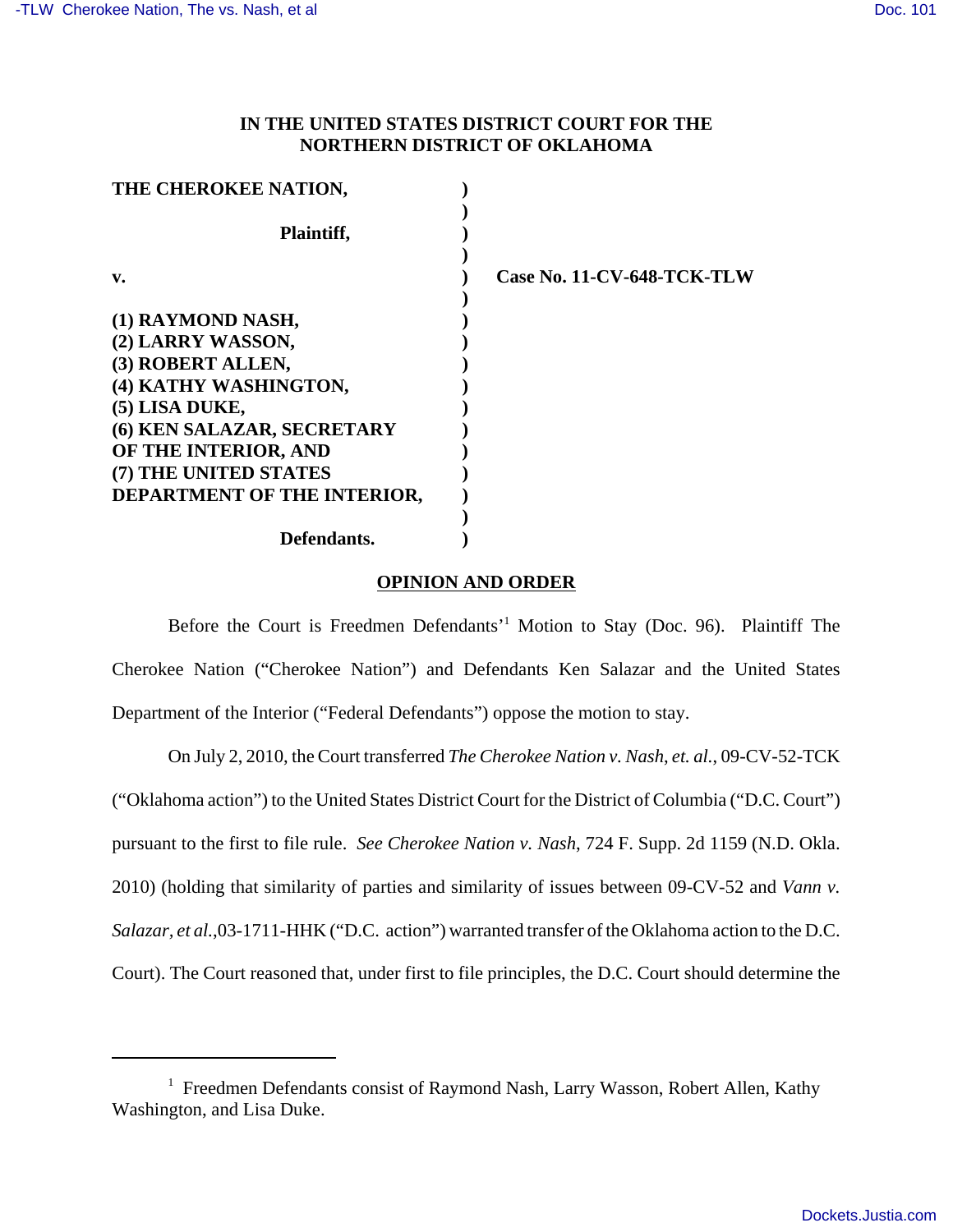proper forum for the Oklahoma action. The Court did so, in part, because such decision would be informed by that court's resolution of certain legal questions already pending before it.

On September 30, 2011, the D.C. Court resolved those legal questions. Specifically, the court held that the Cherokee Nation did not waive its sovereign immunity in the D.C. action by subsequently filing the Oklahoma action. *See Vann v. Salazar*, --- F. Supp. 2d ----, 2011 WL 49530303, at \* 6-9 (D.D.C. 2011) (holding that principles of tribal sovereign immunity allowed the Cherokee Nation to bring the Oklahoma action while maintaining its immunity from suit in the D.C. action) ("The [Cherokee Nation] is free to litigate these questions in the federal action of its choosing, or not at all."). The court also held that the Cherokee Nation, which had immunity in that case, was an indispensable party; therefore, it dismissed the D.C. action. *See id.* at \* 2-6. Because the "first filed" case was no longer pending, the court transferred the Oklahoma action back to this Court. (*See* Doc. 83.) Upon transfer, the case was reassigned Case No. 11-CV-468-TCK-TLW.

The Court ordered status reports from the parties and learned that Freedmen Defendants intended to (1) appeal the dismissal of the D.C. action to the D.C. Circuit Court of Appeals; and (2) move for a stay of this proceeding pending such appeal. (*See* Doc. 91.) On December 21, 2011, Freedmen Defendants filed the motion to stay, arguing that the Court should stay this proceeding under the first to file rule for the same reasons it initially transferred the action. The Cherokee Nation and Federal Defendants both oppose any stay, arguing that (1) the timing and outcome of the appeal are uncertain, and (2) this action has no jurisdictional hurdles and will proceed more efficiently than any potential reversal and remand of the D.C. action.

The Court declines to stay these proceedings pursuant to the first to file rule or general discretionary principles authorizing a stay. In initially transferring this case, the Court desired to